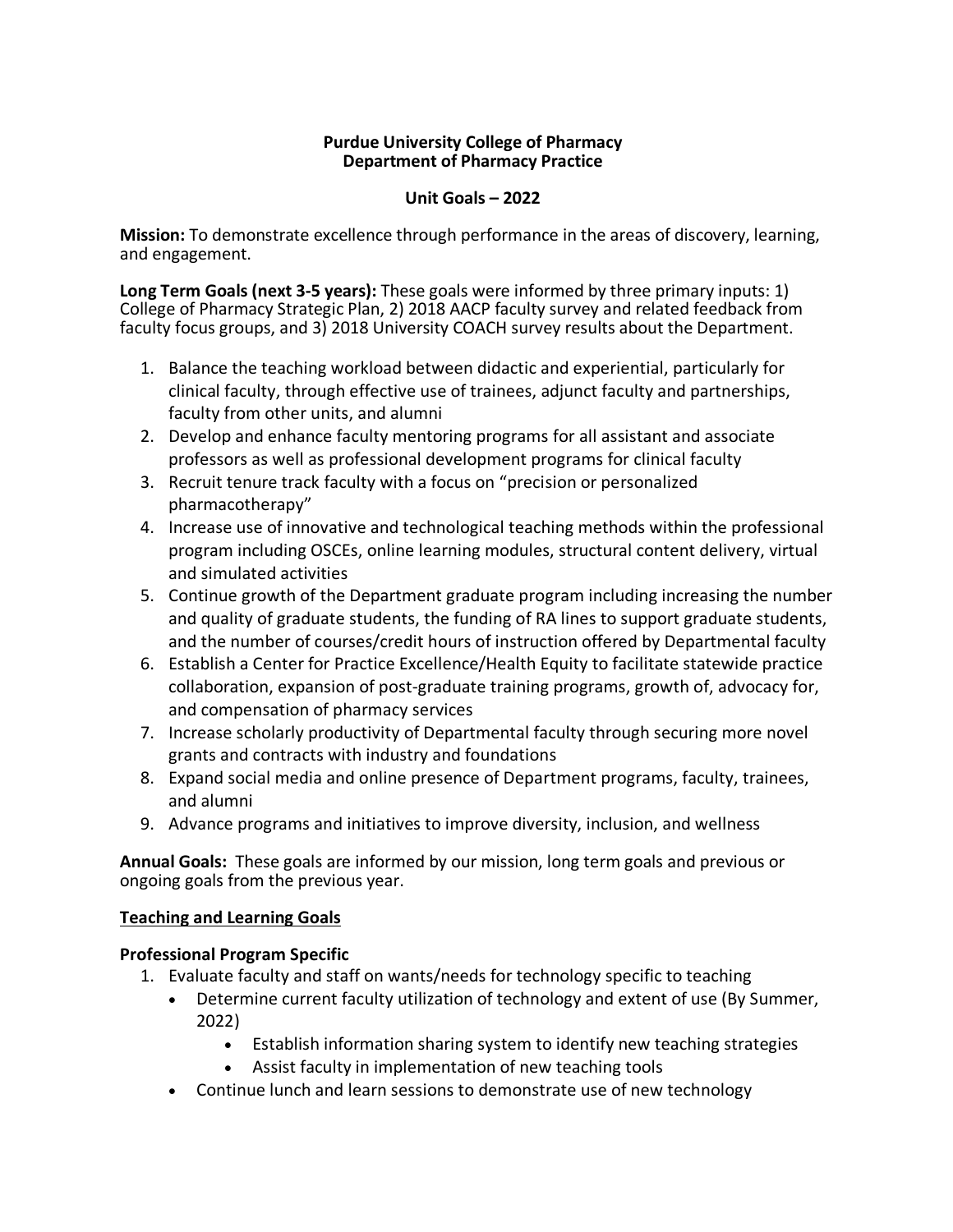- Implement broader training strategies (seminar, dedicated training sessions) for new technology identified
- 2. Coordinate new teaching evaluation processes by June 1, 2021
	- Continue to refine coordination and scheduling of evaluations with Mindy
		- Tracking system to identify faculty teaching loads each semester
		- Work with faculty to maximize evaluations based on promotion planning
	- Determine how to coordinate / condense new evaluation data for distribution to faculty in team taught courses
	- Develop template for incorporation of new evaluation data into promotion dossiers
- 3. Collaborate with the Center for Health Equity to implementation plan for teaching social determinants of health across the professional program by August 1, 2022

#### **Graduate Program Specific**

- 1. Evaluate and implement effective recruitment strategies (including web-based) by September 2022.
- 2. Revise and update policy to be consistent with both majors by November 2022
- 3. Enhance web-based presence and control over social media.
	- a. Develop opportunity for summer graduate student support by April 2022.
- 4. Explore and develop opportunities to enhance the number of minority and underserved applicants
	- a. Implement a PHPR Webinar / Recruitment Day with participation tied to Application Fee Satisfaction program by October 2022

# **Resident Program Specific**

- 1. Develop a plan for residency expansion in the state of Indiana
	- a. Learn the financial support available for this by the college/department
	- b. Identify potential sites for residency development/expansion
- 2. Optimize research training for non-community residency programs
- 3. Create minimum expectation document for teaching requirements for affiliated programs
- 4. Create Preceptor Development Modules to assist with ASHP preceptor requirements
- 5. Serve as a consultant to residency programs in the state of Indiana for program initiation, program growth, or accreditation preparation

# **Fellow Program Specific**

- 1. Form a Fellowship Advisory Council composed of prominent industry partners and Purdue fellowship program alumni by March 30, 2022.
- 2. Develop a unified mission statement for all Purdue pharmaceutical industry-affiliated fellowship programs based on recommendations of Fellowship Advisory Council by June 30, 2022.
- 3. Develop a set of standards and expectations for potential future industry partners based on recommendations of the Fellowship Advisory Council by June 30, 2022.
- 4. Strengthen relationships with Purdue fellowship program alumni (ongoing).
- 5. Continue to highlight fellows and maintain social media presence (ongoing)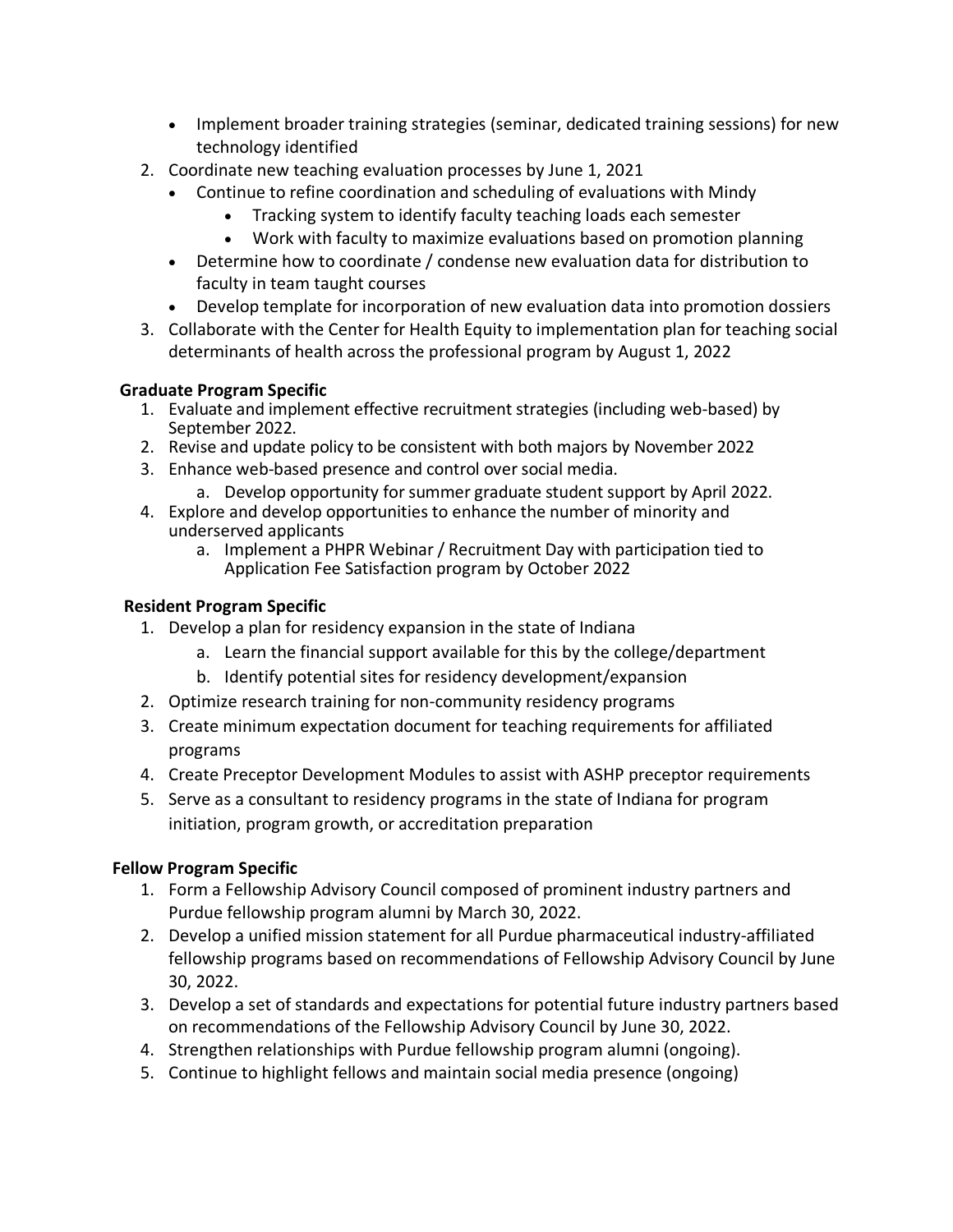6. Improve visual appearance of fellowship programs website when the new college website template becomes available (ongoing)

### **Engagement and Service Goals**

#### **Department Specific**

- 1. Initiate new partnerships with Community Health by May 1, 2022
- 2. Pilot test and implement clinical engagement evaluation to utilize within the annual review process by May 1, 2022
- 3. Review promotion and tenure guidelines to update definitions related to Scholarship of Engagement by Sept 1, 2022
- 4. Develop a social media coverage plan highlighting each of our engagement partners by Sept 1, 2022

# **Alumni Specific**

- 1. Continue strategies to reengage with alumni both on and off campus as restrictions associated with the pandemic are gradually lifted. *(ongoing through Spring 2022 semester)*
- 2. Work with Erin VanEmon to engage alumni with students and faculty during 2022 Distinguished alumni activities. *(February 2022)*
- 3. Generate a new list of 12 alumni practitioners to highlight through PHPR communications and social media during 2022. *(January 2022)*
- 4. Work one-on-one with course coordinators to facilitate the recognition of the first nonfaculty teaching award recipient. *(Spring 2022)*
- 5. Continue to facilitate thanking alumni for their engagement with the department. *(ongoing)*
- 6. Continue to engage alumni, especially those who have graduated during the past 10 years, via social media. *(ongoing)*
- 7. Identify needs of our faculty on an individual basis for support and/or funding in which alumni may help fulfill a need. *(ongoing)*
- 8. Continue to add to the list of alumni who are potential candidates for department and college awards and recognitions, including teaching awards. *(ongoing)*

# **Discovery and Scholarship Goals**

- 1. Support conversion of presentations/abstracts to publications or other venues for high impact by July 1, 2022
- 2. Implement communications strategy for faculty about grants and contracts opportunities with industry and foundations by September 1, 2022

# **Faculty Development and Administrative Goals**

- 1. Collate all faculty development programs and activities on Department website when the new college website template becomes available (ongoing)
- 2. Finalize updates to faculty expectations document by March 1, 2022